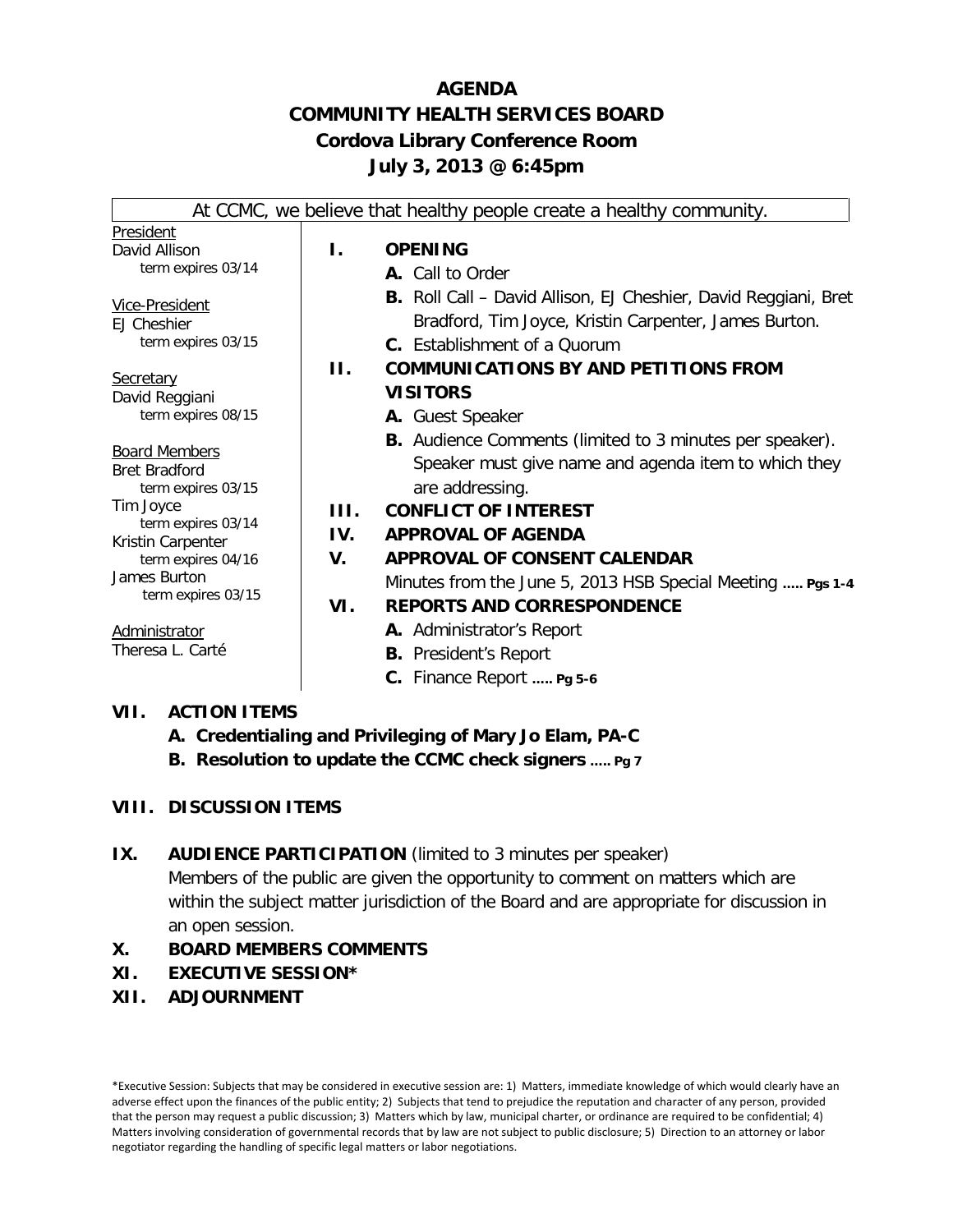# **Minutes Community Health Services Board Library Conference Room June 5, 2013 – 6:15 PM Special Meeting**

#### **I. CALL TO ORDER AND ROLL CALL –**

**David Allison** called the HSB special meeting to order at 6:18 pm. Board members present: **David Allison, Bret Bradford, Kristin Carpenter, James Burton, E.J. Cheshier (arrived at 6:23pm) and Tim Joyce (arrived at 7:10pm).**  A quorum was established. CCMC staff present: **Theresa Carté,** CEO and **Tim Kelly**, CFO.

#### **II. COMMUNICATIONS BY AND PETITIONS FROM VISITORS**

- **Guest Speakers**  None
- **Audience Comments**  None
- **III. CONFLICT OF INTEREST** None

### **IV. APPROVAL OF AGENDA**

**M/Carpenter S/Burton** move to approve the agenda. **Upon voice vote, motion passed 4-0**

# **V. APPROVAL OF CONSENT CALENDAR**

Minutes from the May 29, 2013 HSB Special Meeting **M/Carpenter S/Bradford** move to approve the Consent Calendar. **Upon voice vote, motion passed 4-0** 

**E.J. Cheshier arrived at 6:23pm**

#### **VI. REPORTS AND CORRESPONDENCE**

#### • **Administrator's Report**

**Theresa Carté** ~ The Community Health Needs Assessment did close out on Monday June 3, 2013 with over 300 surveys which was our goal, so that was great. Thanks to Kristin for being a part of that team and Jim Kacsh was also a part of the Advisory Board. The next meeting of the Advisory Board will be on August 2, 2013 so you can expect that at the October meeting we'll bring you back the results of the whole process.

• **President's Report** - None

#### • **Finance Report**

**Theresa Carté** ~ Tim Kelly our CFO prepared this, the first page is Cordova Community Medical Center as a whole and the second page is Sound Alternative Counseling Center. You can see that we are doing well, better than budget. A lot of it is that our Long Term Care beds have been full, and we've also had a swing care bed patient for most of that time too. We added OT to our Rehab services. The CT Scanner that we're planning on having working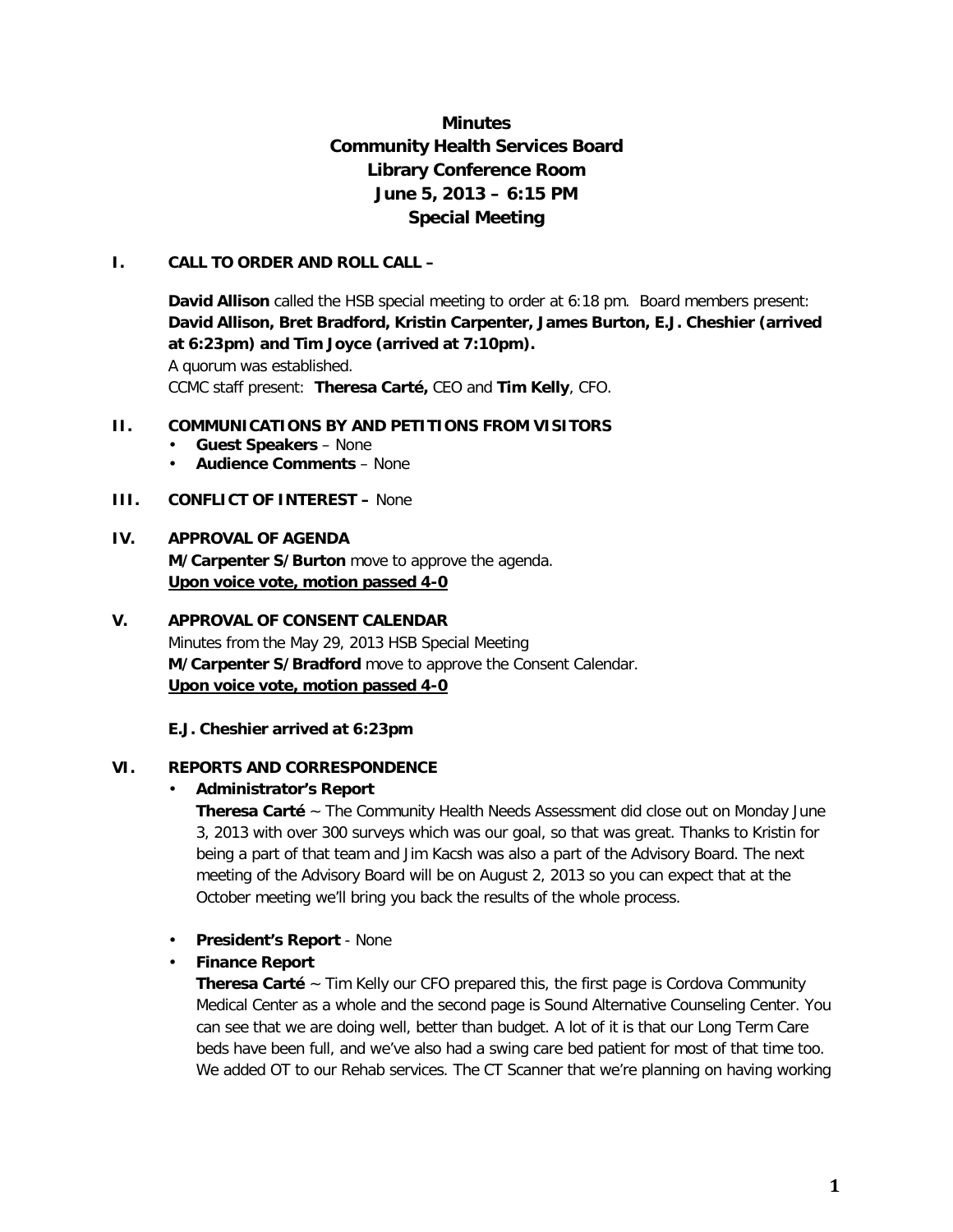in the first quarter of 2014 will really help, we'll be able to keep more people in Cordova. The rate rebasing is really important to us, it can impact our revenue as well.

**Allison** ~ Can you go into a little more detail on the State's position?

**Theresa Carté** ~ When they did our rebase the rates they gave us were contested, we didn't feel that they were fair and reasonable.

**Susan Humphrey-Barnett** ~ We asked for reconsideration on about 4 or 5 points. They did something unusual in my experience in terms of how they handled the swing care bed costs. So I actually met with the new head of Rate Review for the State and asked him if he would personally look at it. If they do that to other small hospitals around the State I think it will cause them a problem and then we had a number of slightly smaller issues. We expect to hear back within the next couple of weeks.

**Theresa Carté** ~ The Sound Alternatives piece their financials are a lot different from the hospital because they are mainly funded on grant revenue. They are providing services to the community and getting funding. What is surprising to me is a decrease in the number of visits and I'm not sure what is driving the decrease. But obviously it isn't impacting their revenue at this time, they're doing pretty well this year too.

#### **HBS members commented on how nice it was to see all of the stats.**

#### **VII. ACTION ITEMS**

#### • **Debt Repayment Agreement**

**Theresa Carté** ~ We wanted to formalize the money that in the past was given to as a subsidy to the hospital, it's changed recently to become a loan. And we wanted something in writing to say how we would manage that money. The whole of point is to get in writing the expectation of the City on how that's being taken care of and then we can make sure that we're meeting each other's expectations around that money.

**Allison** ~ I just had a couple of comments, sitting with this hat on I agree with everything that's here. But there's two issues, the first one is I know that when Council discussed loaning the money for the Electronic Medical Records the spreadsheet showed when the meaningful use payments would be made and when we would recover on this. It went with a two year payback and was an investment for the City. I am in favor of this tonight but I would ask staff to show us how that is going to affect our permanent fund. And the second thing is, in paragraph b near the bottom it kind of leaves it up to somebody, I don't know who, to decide if you're going to pay back up to fifty percent or are you going to keep no less than fifty percent.

**M/Carpenter S/Bradford** "I move to approve the recommendation to City Council of the Debt Repayment Agreement from CCMC to the City."

**HSB Members continued to discuss the debt repayment agreement with concerns in regards to interest lost on the initial \$700K, 90 days cash on hand and the new projected time frame of meaningful use payments to the City**

#### **Upon voice vote, motion passed 5-0**

• **Amendment to Operating Agreement regarding Management Fee**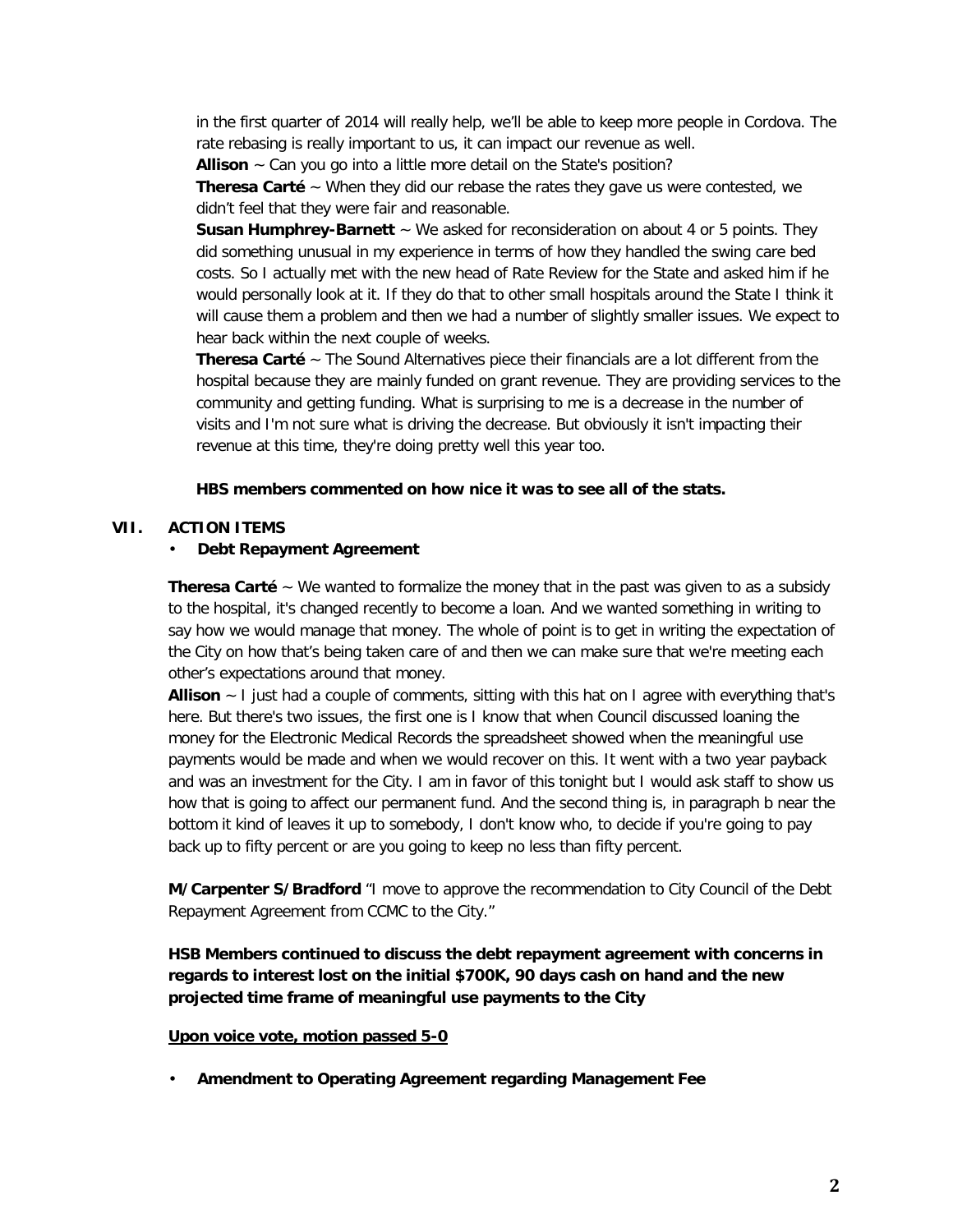**M/Carpenter S/Cheshier** "I make a motion that we recommend to City Council to adopt the second amendment to the management contract."

#### **Upon voice vote, motion passed 5-0**

#### • **Election of Officers**

**M/Bradford S/ Carpenter** "I move to approve David Allison as President" **M/Bradford S/Burton** "I move that the officers stay as they are" (Cheshier as Vice-President and Reggiani as Secretary)

#### **Upon voice vote, motion passed 4-0**

#### **VIII. DISCUSSION ITEMS**

#### • **12 month Operating Report**

**Theresa Carté** ~ This is a good review of what we've accomplished. **Executive Summary** the roof is working great for us, the walls are coming along very well, the new signs are in place and the pneumatic control work will start June 14th. It's really improved the moral of staff seeing money being put into our facility, also Council's support on the Electronic Health Records. **Major Accomplishments** for this time period eICU went live in April, it's getting really good reviews. The CT Scanner plans are moving forward. The LTC State Survey went better this year. We updated our Mission Statement and revised the Core Values and created a Vision Statement. We also created a Strategic Plan. Next is **People**, we are doing an employee engagement survey. We've increased our training this year. We've recruited an Occupational Therapist, 2 licensed Clinical Social Workers, a CFO, an AP/Payroll Clerk and 3 Nurses. I think this is the first time I've presented you with **Quality** data. You can see that Catheter Associated Urinary Tract Infections, Blood Transfusions, Pressure Ulcers and Readmissions within 30 days we are doing very well and part of that reason is that the volume is small. Resident falls is an opportunity for us to bring those down. We had one Adverse Drug event in the January to April time frame; of course our goal is to be at zero. The last one is Hand washing Compliance, that one is a challenge for any hospital.

#### **Tim Joyce arrived at 7:10pm**

**Physician Recruiting,** we have Dr. Dudley as our Medical Director. We've had four onsite interviews for permanent placement. We have Dr. Gear here right now, we have him for four months. We had Mark Boyd's group here for a year, their contract came to an end in May. We also contracted with Delta Physician Recruiting to increase our visibility to permanent Physician candidates. **Customer Service**, another important piece for us. We don't have data right now, we selected National Research Corporation for our survey process. The surveys will start on July 1st with our goal to be in the top quartile. We're going to be surveying Inpatient (HCAHPS), Outpatient Rehab, Emergency Department, Clinic and Long Term Care. The next one here is **Growth**, outpatient is down, emergency room visits were down, observation is down. Our volume numbers are down right now, but we're getting ready to go into our busy season. We have a Pediatrician coming in quarterly; we have Orthopedics, Ophthalmology, and Optometry. We'd like to look into getting Dermatology, ENT and Phlebology. The **Financials,** we're doing well in Gross Patient Service Revenue, our FTE's have stayed pretty constant, and so have the number of employees. We added in Charity Care, it wasn't being tracked before. We talked about Days of Cash on Hand earlier, as well as Year-end Cash in the Bank. Our **Service**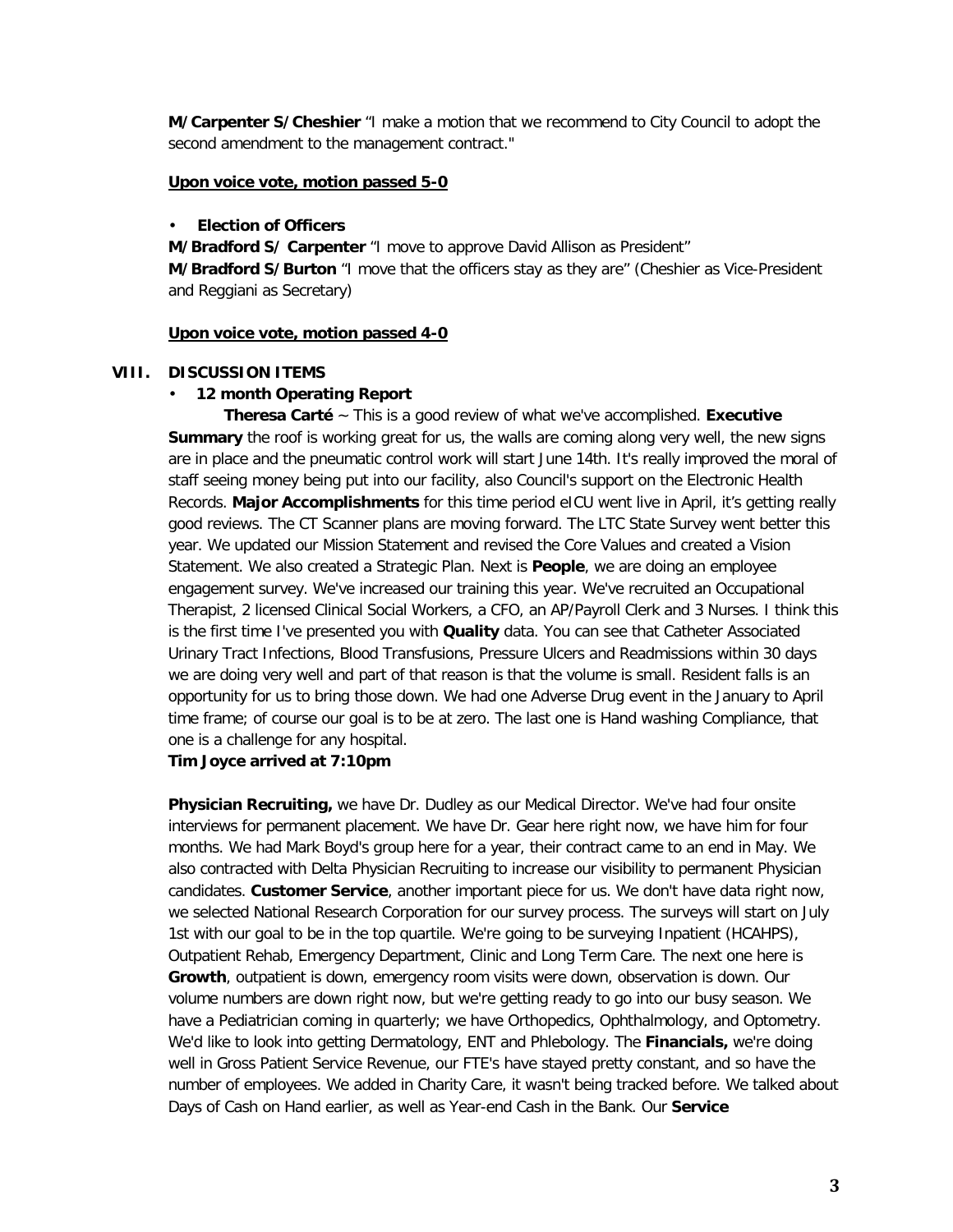**Enhancements** for the last year, we got a Portable X-ray System, we updated our Unix server and software for Healthland, we got 3 new stretchers, we started eICU services, we got a new hot water system, the roof replacement and now we're working on the EIFS. The 2012 **Community Benefits**, we provide 74+ local jobs, CNA class, Diabetic support group, Traveling Health Fair, Community Mass Vaccination, Job Shadow program, Med box refill, Senior Ride program, Senior Ride program, Sharps disposal and able to provide CPR training. Our **2013 Priorities** are of course to stabilize the local provider base, the CT Scanner project, specialty clinics, EHR, achieve Meaningful Use, ICD-10 coding, the eICU, EIFS project, the floor project and to collaborate with the Cordova School District.

### • **Annual Review of Providence's performance**

**Allison** ~ This will be forwarded to Council.

• **Recommend a Cordova resident to serve on Providence's Region Community Ministry**

**Allison** ~ The HSB members will provide any nominations identified to Providence for consideration

### **IX. AUDIENCE PARTICIPATION** – None

### **X. BOARD MEMBERS COMMENTS**

**Joyce** ~ None

**Carpenter** ~ Thanks for the great report Theresa.

**Bradford** ~ You're doing a great job Theresa, we appreciate all of the work you're doing. **Cheshier** ~ It's nice to have some organization to look at.

**Burton** ~ It's a lot of information to read, to see it in the format that it was made it nice and easy for me.

**Allison** ~ I appreciate the reports and thank for all the work you do and the staff does.

#### **XI. EXECUTIVE SESSION** – None

#### **XII. ADJOURNMENT** –

**M/Cheshier S/Burton** Move to adjourn the meeting. **Allison** declared the meeting adjourned at 7:22 pm.

**Transcribed by: Faith Wheeler-Jeppson**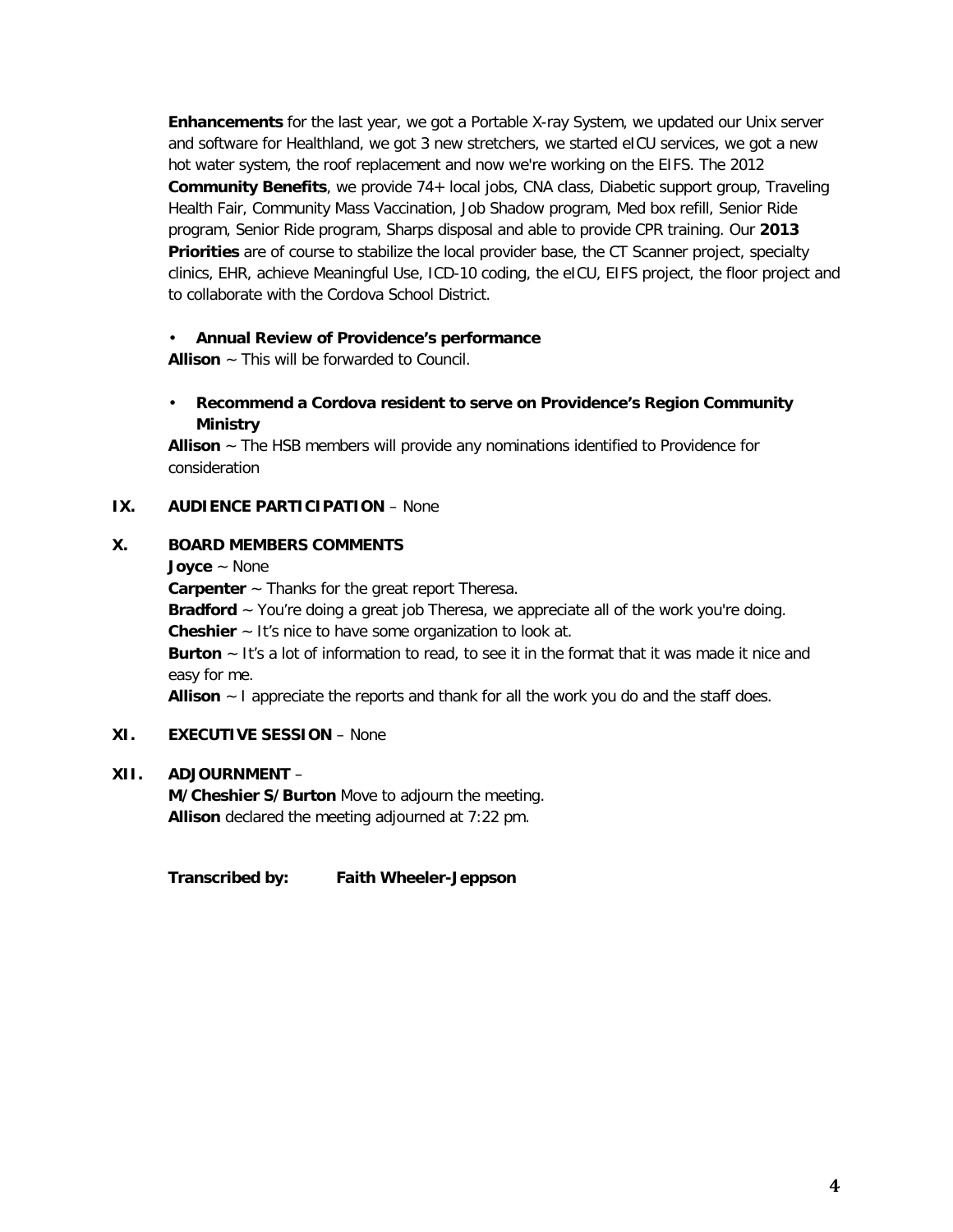## **Financial Report for May 2013 By: Timothy Kelly, CFO**

### **Cordova Community Medical Center**:

In May 2013, CCMC reported a net income of \$157k which is above the target of (\$25.6k) (loss). The \$183k (favorable) difference between actual and budget is explained by, 1.) continued full capacity in the Long Term Care Unit, and 2.) utilizing CMCC swing beds for rehabilitation and increasing the physical therapy and occupational therapy departments. Additionally, hiring staff members instead of using traveler services is also lowering expenses.

A few major changes have been made in the recognition of revenue throughout the year. After reviewing contractuals, it was noted that contractual expenses were not being recognized at the time of revenue recognition. This resulted in overstating revenues and showing a better bottom line only to have the contractual placed in the expense account well after the revenue. A new practice of calculating contractuals based upon open accounts receivable has resulted in a better recognition of revenue.

After reviewing historical transactions and reconciling the accounts receivable, it was discovered that two weeks of accounting transactions had been deleted in the month of November. Additionally, the last two weeks of November's transactions were duplicated in the accounting database. As a result, the month of November had several discrepancies from previously reported financial statements. These errors have been corrected and are reflected in the current financial statement and statistics.

Finally, a review of the accounts payable has shown the improper recognition of expenses by recording them in previous periods. This has also been corrected and will guarantee consistent reporting.

While not a part of the month of May, in June 2013, CCMC received an Interim Rate Review from Noridian requesting a lump sum adjustment of \$164,000. While CCMC does not agree with how this adjustment was calculated, it was completed utilizing recognized methods for recoupment. While not expected to persevere through an actual cost report audit, it is felt CCMC has no other choice but to pay it at this time and conduct an interim cost report after the 2013 year-end audit in an attempt to establish a better reimbursement rate.

While these items have had a significant impact on the overall bearing of the financial statement, it is expected that Fiscal Year 2013 will exceed budget expectations.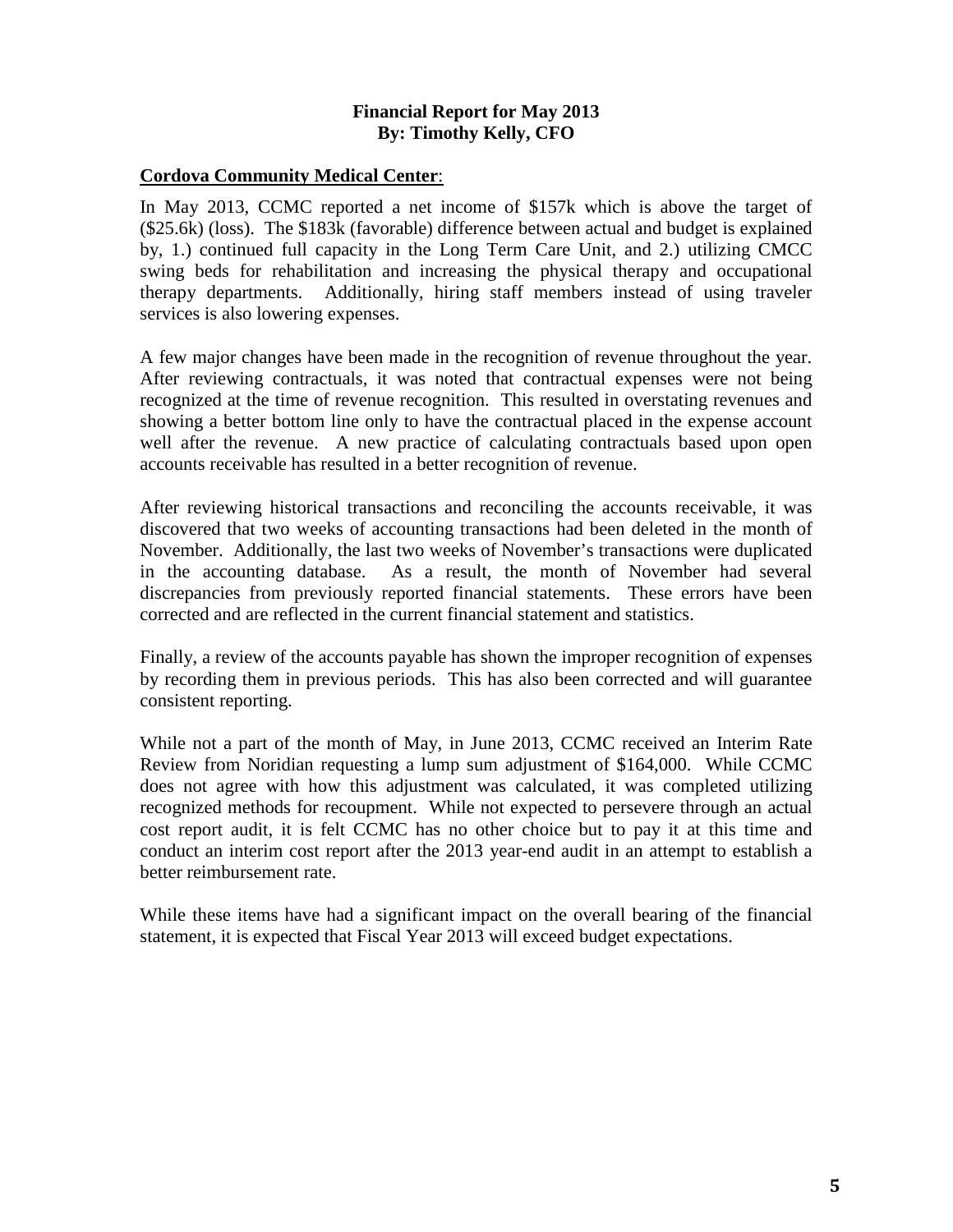|                                    | May 31, 2013   |                 | <b>Fiscal Year to Date</b> |               |
|------------------------------------|----------------|-----------------|----------------------------|---------------|
|                                    | <b>Actual</b>  | <b>Budget</b>   | <b>Actual</b>              | <b>Budget</b> |
| <b>Gross Patient Revenue</b>       | 873,056<br>\$  | \$666,578       | \$7,430,808                | \$7,181,836   |
| <b>Net Patient Revenue</b>         | 620,775<br>S.  | 526,486<br>\$   | \$5,339,780                | \$5,672,458   |
| <b>Cost Recoveries</b>             | 188,947<br>\$. | \$159,326       | \$1,290,849                | \$1,716,607   |
| <b>Total Expenses</b>              | 652,452<br>\$. | \$711,452       | \$6,669,016                | \$7,665,320   |
| <b>Net Operating Income (Loss)</b> | 157,269<br>\$  | (25, 640)<br>\$ | (38, 387)                  | \$(276,254)   |
| <b>Full Time Equivalents</b>       | 65.59          | 66.00           | 66.38                      | 66.00         |
| <b>Acute Average Daily Census</b>  | 0.32           | 0.15            | 0.31                       | 0.15          |
| <b>LTC Average Daily Census</b>    | 10.00          | 9.00            | 9.81                       | 9.00          |
| <b>Swing Bed Days</b>              | 31             | 20              | 354                        | 220           |
| <b>Medicare Swing Days</b>         | 31             | 13              | 252                        | 143           |
| <b>OP Visits</b>                   | 21             | 38              | 240                        | 420           |
| <b>ER Visits</b>                   | 73             | 61              | 558                        | 670           |
| <b>Clinic Visits</b>               | 179            | 150             | 1475                       | 1600          |
| <b>Net AR Days</b>                 | 74.67          | 60.0            | 93.52                      | 60.0          |
| <b>Days Cash on Hand</b>           | 2.39           | 90              | 2.39                       | 90            |

# **Sound Alternatives Counseling Center**:

In May, Sound Alternatives had a net loss of \$6.9k. This loss is primarily due to changing the recognition of waiver income to the period when it was earned in order to more closely follow GAAP. The Counseling Center continues to have a stable financial year due to a healthy state grants and steady respite care.

|                                    | May 31, 2013  |               | <b>Fiscal Year to Date</b> |               |
|------------------------------------|---------------|---------------|----------------------------|---------------|
|                                    | <b>Actual</b> | <b>Budget</b> | Actual                     | <b>Budget</b> |
| <b>Gross Patient Revenue</b>       | 8,936<br>\$   | 14,153<br>\$  | 152,554<br>\$              | \$152,488     |
| <b>Net Patient Revenue</b>         | \$<br>8,936   | \$<br>9,720   | 152,554<br>\$              | \$104,730     |
| <b>Cost Recoveries</b>             | 40,201<br>\$  | 49,133<br>\$  | 577,919<br>\$              | \$529,377     |
| <b>Total Expenses</b>              | \$<br>56,127  | 49,185<br>S   | 608,390<br>S.              | \$529,928     |
| <b>Net Operating Income (Loss)</b> | \$<br>(6,990) | \$<br>9,669   | 122,083<br>\$              | \$104,179     |
| <b>Full Time Equivalents</b>       | 13.64         | 13            | 13.95                      | 13            |
| <b>OP Visits</b>                   | 35            | 94            | 621                        | 805           |
| <b>Net AR Days</b>                 | 120.39        | 60            | 75.98                      | 60            |